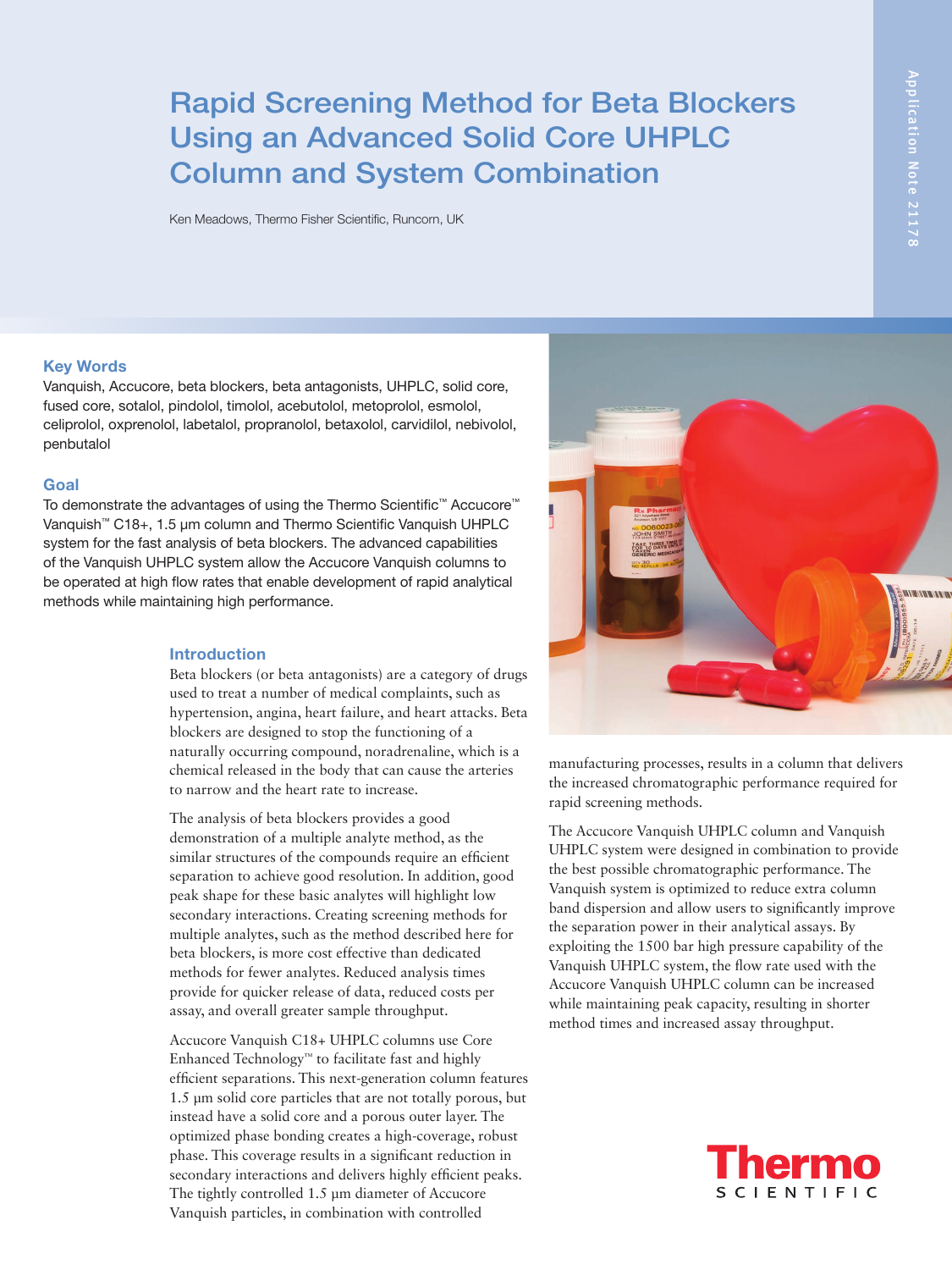# 2 Experimental

## Consumables and Apparatus

- Accucore Vanquish C18+, 1.5 µm UHPLC column, 100 × 2.1 mm (P/N 27101-102130)
- Thermo Scientific™ Virtuoso™ Vial Identification System (P/N 60180-VT-100)
- Thermo Scientific™ Virtuoso™ 9 mm wide opening screw thread vial, 2 mL, clear glass vial with V-patch and red PTFE/white silicone/red PTFE septum (P/N 60180-VT400)
- LC–MS grade 18 MΩ water from Thermo Scientific<sup>™</sup> Smart2Pure™ System (P/N 50129845)
- Fisher Scientific™ HPLC grade acetonitrile (P/N A/0626/17)
- Fisher Scientific analytical grade formic acid (P/N 10559570)
- Fisher Scientific ammonium formate (P/N A/5080/53)

#### Sample Preparation

Solutions of the fourteen compounds shown in Table 1 were prepared by dissolving 10 mg amounts in 10 mL of methanol to produce 1 mg/mL primary solutions. Dilutions were then made with water to produce 100 µg/mL working solutions.

Vial labeling was supported by the Thermo Scientific Virtuoso Vial Identification System.

# Instrumentation

Analyses were performed using a Vanquish UHPLC System consisting of:

- System base (P/N VH-S01-A)
- Binary pump H (P/N VH-P10-A)
- Split sampler HT (P/N VH-A10-A)
- Column compartment H (P/N VH-C10-A)
- Diode Array Detector HL (P/N VH-D10-A)

# UHPLC Conditions

| UHPLC column                                        | Accucore Vanguish C18+, 1.5 $\mu$ m, 100 $\times$ 2.1 mm |  |  |
|-----------------------------------------------------|----------------------------------------------------------|--|--|
| Mobile phase A                                      | Ammonium formate, 20 mM, pH 3.0                          |  |  |
| Mobile phase B<br>Acetonitrile $+0.1\%$ formic acid |                                                          |  |  |
| Flow rate                                           | $500 \mu L/min$                                          |  |  |
| Column temp.                                        | 40 °C, still air with eluent pre-heating                 |  |  |
| Injection details                                   | 2 µL standard needle in loop                             |  |  |
| UV detection                                        | 270 nm                                                   |  |  |

#### Table 1. LC gradient conditions.

| Time (min) | % B |
|------------|-----|
| 0.00       | 5   |
| 3.00       | 30  |
| 4.50       | 100 |
| 5.00       | 100 |
| 5.00       | 5   |

#### **Software**

The Thermo Scientific™ Dionex™ Chromeleon™ 7.2 SR2 Chromatography Data System was used for data acquisition and analysis.

# Results and Discussion

By exploiting the high pressure capabilities of the Vanquish UHPLC system, in conjunction with the Accucore Vanquish UHPLC column and a simple binary gradient, it was demonstrated that a screening method for 14 compounds within a 4.5 minute detection window (and a full method cycle time of six minutes) can be achieved (Figure 1). The performance of the Accucore Vanquish UHPLC column has ensured that even with the fast method time, good separation of critical pairs has been achieved with resolution > 2.00 for all pairs except celiprolol and oxprenolol at 1.53 (Table 2 and Figures 2 and 3). Replicate injections showed that the Accucore Vanquish UHPLC column produced stable and reproducible results (Table 2).

Using a 500 µL/min flow rate, the system pressure at the start of the gradient was 967 bar and rose to a maximum of 1024 bar during the gradient cycle. The Vanquish UHPLC system and column combination are able to routinely operate at these pressure conditions.



Figure 1. Chromatogram showing separation of 14 beta blockers within a 4.5 minute detection window.